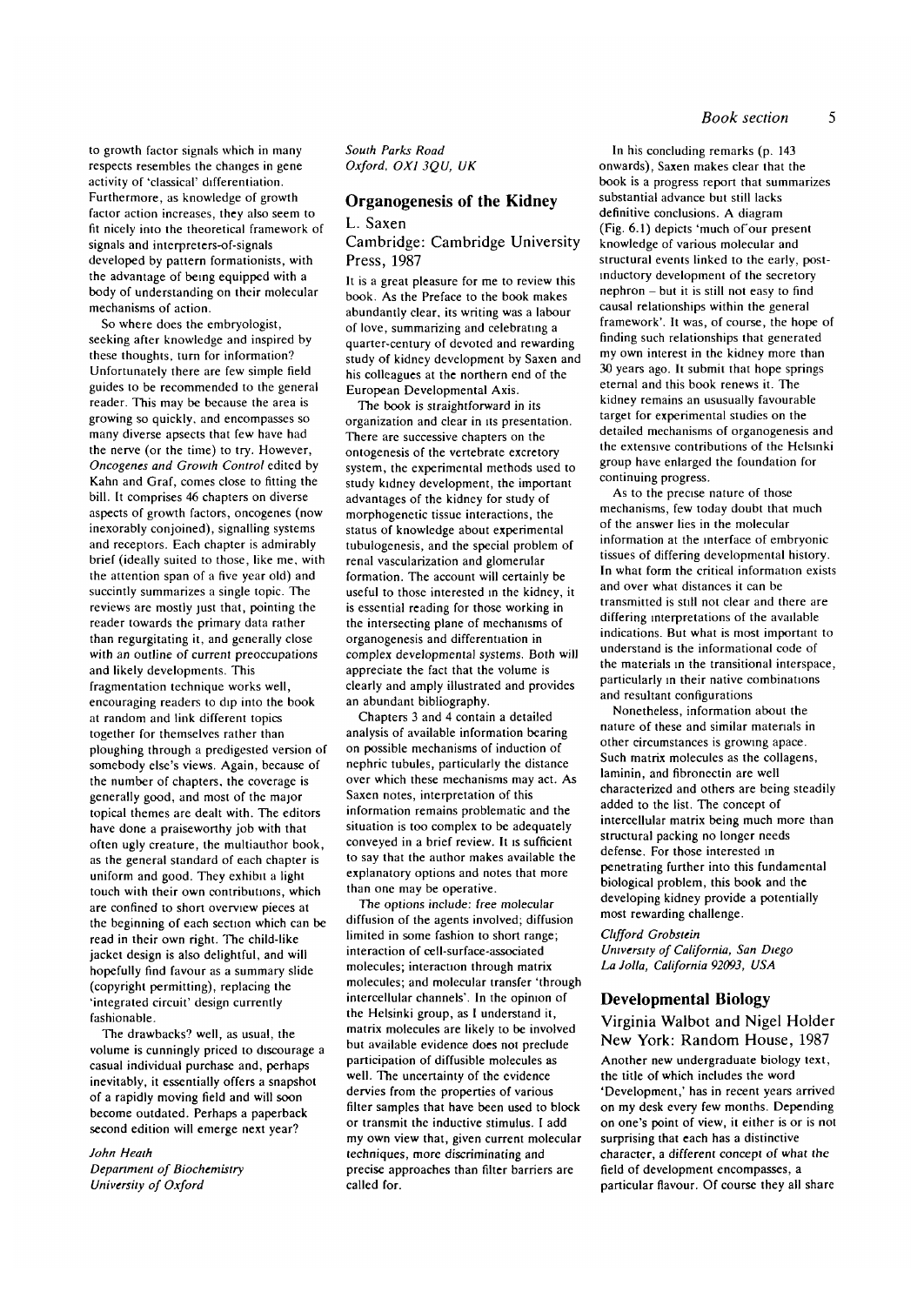#### 6 *Book section*

certain features as well, e.g. photomicrographs of various well-known embryos, and a plethora of beautiful and informative diagrams, the sort with which the college biology texts of my undergraduate era were never endowed Their similarities make it nearly impossible in evaluating any one of these books to avoid comparison. Nor is it possible to discuss their dissimilarities of 'flavour' in a wholly objective fashion, reactions to flavours being essentially a personal matter.

The latest arrival in my collection is *Developmental Biology,* by Virginia Walbot and Nigel Holder. According to the Preface, about half this book was written by these authors, the other half having been edited from drafts on special subjects produced by eleven 'contributors;' including some well-known developmental biologists such as John Gerhart, Roger Pedersen, and Joan Ruderman. Although individual pieces are not signed, their attribution, at least in some cases, is fairly obvious, and it can be said in general that this book actually presents two quite distinct flavours. The latter portion of the text consists of self-contained teaching chapters on a variety of particular topics, and some of these are truly excellent, e.g. the chapters entitled "The Immune System', *'Drosophila* Development', 'Development of the Nervous System', 'The Development of *Caenorhabditis elegans',* 'Early Mouse Development", 'Genetic Control of Development in Corn', and 'The Genetic Control of Sex Differences'. Of these the first two listed are for my taste superior, but all are of unusual quality, both clear and sophisticated in treatment. One may easily quarrel with the selection of topics for special treatment, including topics not selected that should have been. For example, in Part 6, 'Development in Selected Organisms' in view of the current status of knowledge, it seems to me to have been a foolish choice to omit both *Xenopus* and sea urchin embryos, while including separate detailed chapters on both mouse and human embryos. Similarly, Part 5, 'Development of Organs', includes a chapter on vertebrate limb development, which consists largely of an abstract, nonmechanistic presentation of regeneration phenomenology, a chapter on sex differentiation and chapters on the nervous and immune systems, while the endocrine system, liver, muscle, skin differentiation, etc., as well as any mention of organogenesis in nonvertebrate animals or in plants, are all omitted from this major unit of the book. Some information on these various topics is scattered about in earlier regions of the

work, however. In general the 'special topics' portion of this text has an intelligent quality, in which most of the main points of those topics considered are pleasingly dealt with. One feature, however, that I find very irritating if not downright nonscholarly, is the poor frequency of attribution with respect to the particular scientists who are responsible for the various findings cited in detail. There are no references in the text and the occasional citations of names seem in choice very capricious, and in number grossly inadequate.

Most of the earlier part of this volume has unfortunately a much less acceptable character. I would characterize it as a sort of trendy pastiche. Everything and anything that might provide background for browsing in some *au couranl* molecular/cell biology journal in the year 1986, is stuck in somewhere, whether important or unimportant, probably right or probably off the beam, related to a major theme or not. Thus there suddenly occur tidbits on alleged gene inactivation by methylation, on the yeast *mat* locus, on antibody screening of cDNA clone libraries, on DNA sequencing methods, on unimportant detailed peculiarities of tissue culture cell behaviour, on giant mice produced by transgenesis with the growth hormone gene etc., etc. Not that these are uninteresting or unimportant items; they simply do not represent equivalent levels of sophistication or certainty, or do not bear an organic relation to the train of the presentation. The underlying weakness, of which the above is a mild symptom, is a lack of organization of this text according to thematic, intellectual principles. Thus, there is a large section called 'Molecular Biology', which is a clear enough but not very critical regurgitation of what has already been well enough done in several recent cellular and molecular biology texts. The character of this particular section aside, it should most certainly not have been separated out from developmental topics such as those considered from an almost completely nonmolecular point of view, in Chapter 12, 'Developmental Control in Eggs' (largely meaning embryos). This is scarcely an unavoidable choice in an undergraduate text, as a glance at the central region of Scott Gilbert's book of the same name (Sinauer, 1985) will show. From the latter, a student might gain in an organized way both the central features of morphological developmental processes and at least a general mechanistic view of the underlying molecular regulatory processes. The balance in Gilbert's book as to what should and should not be stressed is in my view superior (and unlike the Walbot-Holder book Gilbert's

includes a decent set of text references, author index, and bibliography to boot). One key aspect of the relative lack of central themes in the Walbot and Holder text is that these authors seem at their most shallow in dealing with the central matter of gene regulation in animal cells. Thus there is a great deal of description and discussion regarding chromatin and nucleosomes, including nucleosome phasing, which has been seriously demonstrated in only a very few cases, and about DNase I hypersensitive sites; however, the simple, main interpretive fact that hypersensitivity often denotes sites of high specificity *cis-trans* DNA-protein interactions, is not dealt with. Such interactions, an essential part of regulation molecular biology, are barely touched upon, in contrast to histones, protamines, and the HMG proteins. The sole exception here is a brief discussion of interactions on the 5S rRNA gene. Discussion of *cis* regulatory sequences in the text is confined to TATA and CAT (sic) boxes (p. 180). The many minor problems in this area of the text include misstatements of the size of the *Drosophila* genome (p. 143), which is about 50% different from what is given; the probable number of genes in *Drosophila* given on p. 144 is likely to be two to three times too high; the cDNA kinetic method is given in great detail for RNA complexity measurements (p. 173), though it is in fact most useful for prevalence calculations, while in a completely different location in the book (p. 144) the more appropriate single copy saturation method is diagrammed. The authors, to their credit, have tried to cure or at least alleviate the sensation that the early regions of their text induce, of being subjected to an eclectic scatter of various information, by including summaries at frequent intervals. However, these are sometimes misleading, or anyway scarcely useful, e.g. 'Gametogenesis highlights the generation of cell diversity and the gradual epigenetic nature of development' (p. 26); the summary on p. 37 states that the rate of cell division is very rapid in cleavage, incorrect for lobsters and mice; the 'Catalogue of Cell Types in Animals' on pp. 240-245 would be absurd for insects or sea urchins, which for example do not generate neural crest cells, hair, mammary gland cells, or sebaceous gland cells; and all cells do not go through a process of terminal differentiation (p. 263). Finally, there is the question of taste, to return toward the quest for an adequate description of the flavour of this text. Where Gilbert's taste, with which I here agree, requires him to spend about ten pages on the crucial amphibian nuclear transplantation experiments and related